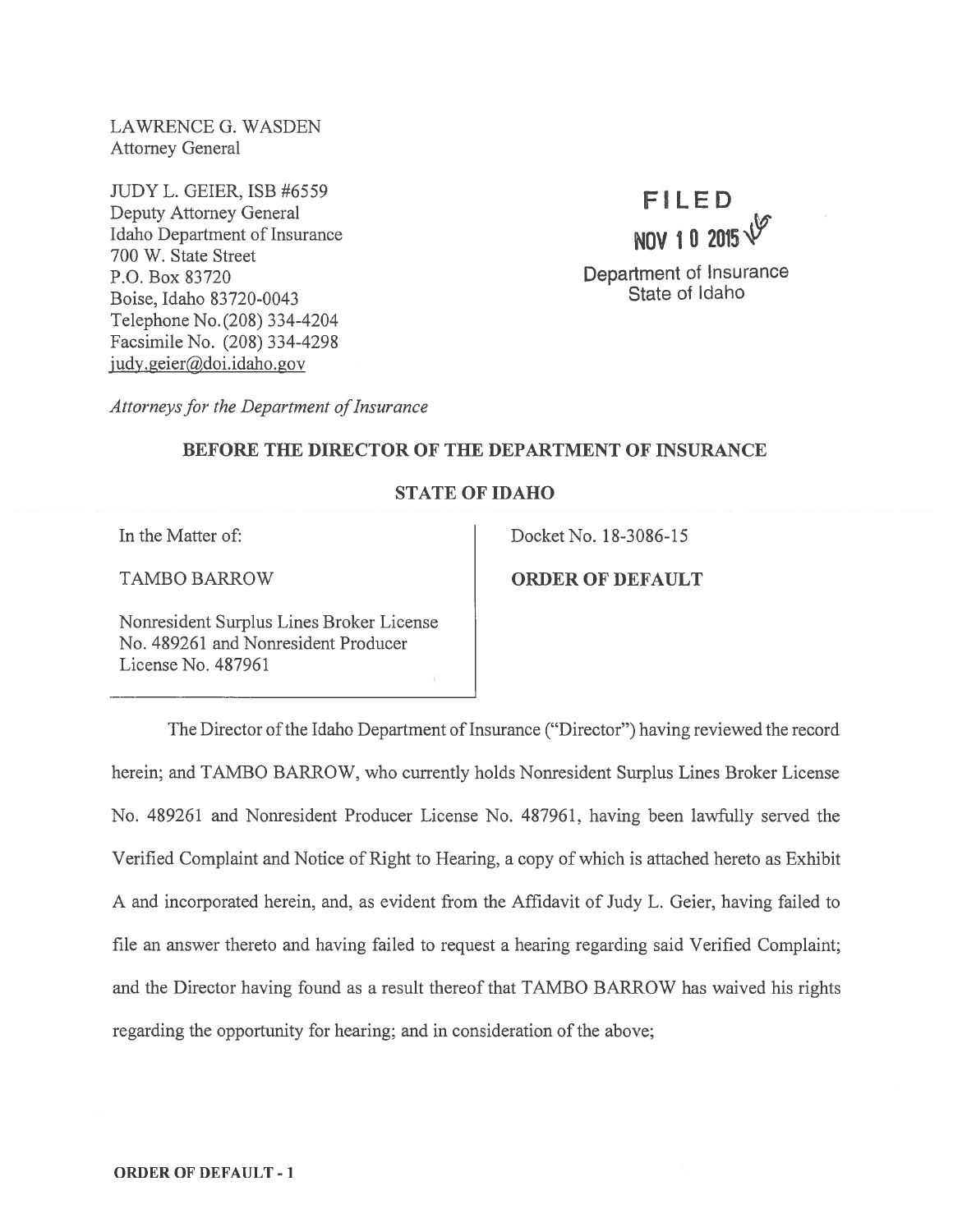IT IS HEREBY ORDERED that Nonresident Surplus Lines Broker License No. 489261 issued to TAMBO BARROW is REVOKED effective immediately.

IT IS FURTHER ORDERED that an administrative penalty in the amount of One Thousand Dollars (\$1,000.00) is hereby imposed against TAMBO BARROW.

IT IS FURTHER ORDERED, pursuan<sup>t</sup> to Idaho Code § 41-1230, that <sup>a</sup> fine of \$25.00 per day, commencing April 1, 2015, to the date of entry of this Order of Default, for <sup>a</sup> total of Five Thousand Five Hundred Seventy-five Dollars (\$5,575.00), is imposed against TAMBO BARROW for failure to file the annual report required by Idaho Code  $\S$  41-1228.

IT IS FURTHER ORDERED that Nonresident Producer License No. 487961 issued to TAMBO BARROW is REVOKED, effective immediately, in accordance with Idaho Code § 41- 1026(2).

IT IS FURTHER ORDERED, pursuan<sup>t</sup> to Idaho Code § 41-1027(2), that TAMBO BARROW shall immediately return Nonresident Producer License No. 487961 to the Idaho Department of Insurance, P.O. Box 83720, Boise, Idaho 83720-0043.

IT IS SO ORDERED.

DATED this 10th day of November, 2015.

STATE OF IDAHO DEPARTMENT OF INSURANCE

Chancon

DEAN L. CAMERON Director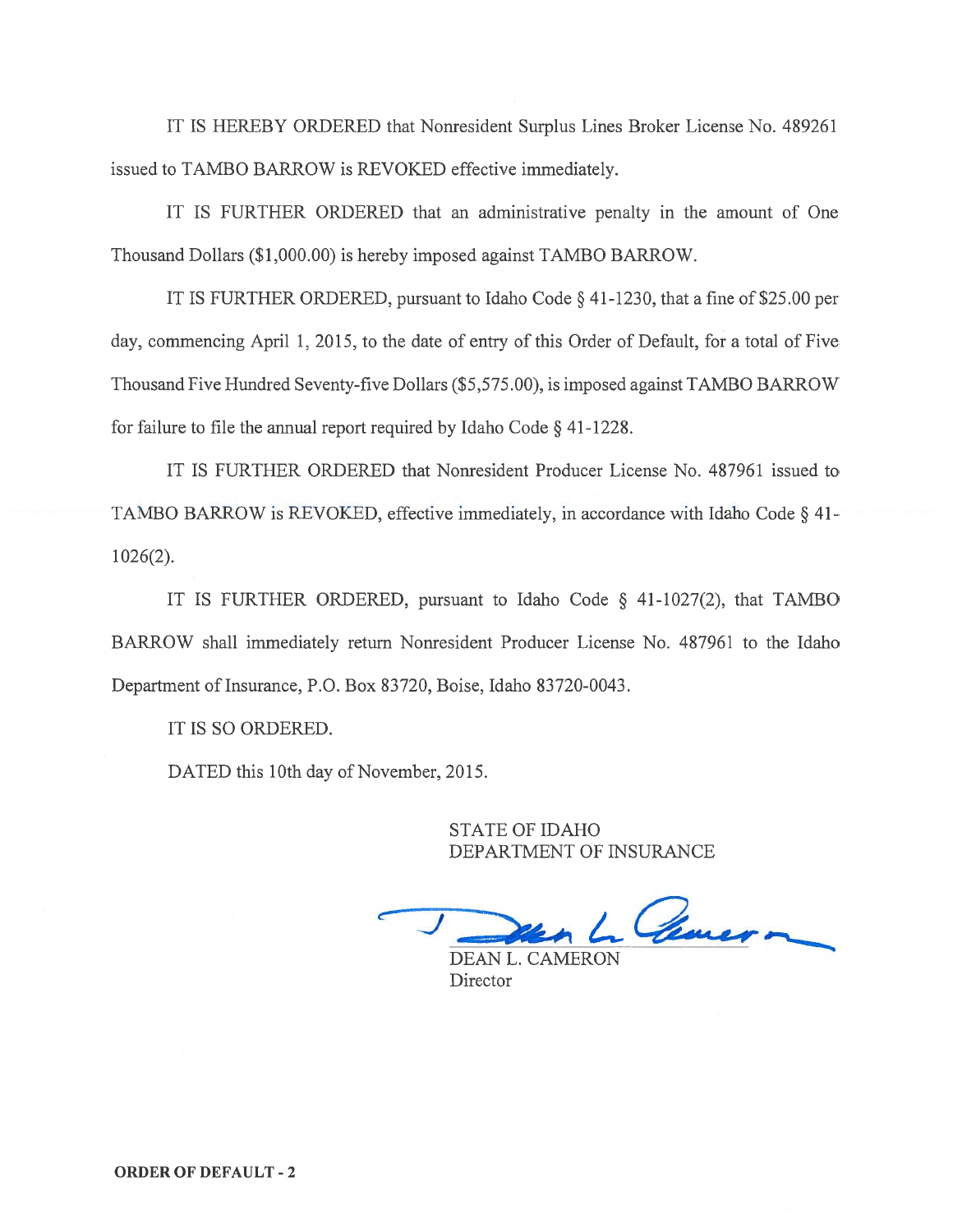### NOTIFICATION REGARDING REPORTABLE PROCEEDINGS

This is considered <sup>a</sup> reportable administrative proceeding. As such, it is <sup>a</sup> public record and is public information that may be disclosed to other states and reported to companies of which you are actively appointed. This information will be reported to the National Association of Insurance Commissioners (NAIC) and will appear in the Idaho Department of Insurance's online searchable database. Be aware that you may be required to disclose this proceeding on any license application, and you may be required to repor<sup>t</sup> this action to any and all states in which you hold an insurance license.

### NOTIFICATION OF RIGHTS

This constitutes <sup>a</sup> final order ofthe agency. Any party may file <sup>a</sup> motion for reconsideration of this final order within fourteen (14) days of the service date of this order. The agency will dispose of the petition for reconsideration within twenty-one  $(21)$  days of its receipt, or the petition will be considered denied by operation of law. See Idaho Code § 67-5246(4).

Pursuant to Idaho Code § 67-5270 and 67-5272, any party aggrieved by this final order may appeal it by filing a petition for judicial review in the district court of the county in which:  $(1)$ the hearing was held; or (2) the final agency action was taken; or (3) the aggrieved party resides or operates its principal place of business in Idaho; or (4) the real property or personal property that was the subject of the agency decision is located. An appeal must be filed within twenty-eight (28) days of: (a) the service date of this final order, or (b) an order denying <sup>a</sup> petition for reconsideration, or (c) the failure within twenty-one (21) days to gran<sup>t</sup> or deny <sup>a</sup> petition for reconsideration, whichever is later. See Idaho Code § 67-5273. The filing of <sup>a</sup> petition for judicial review to the district court does not itself stay the effectiveness or enforcement of the order under appeal.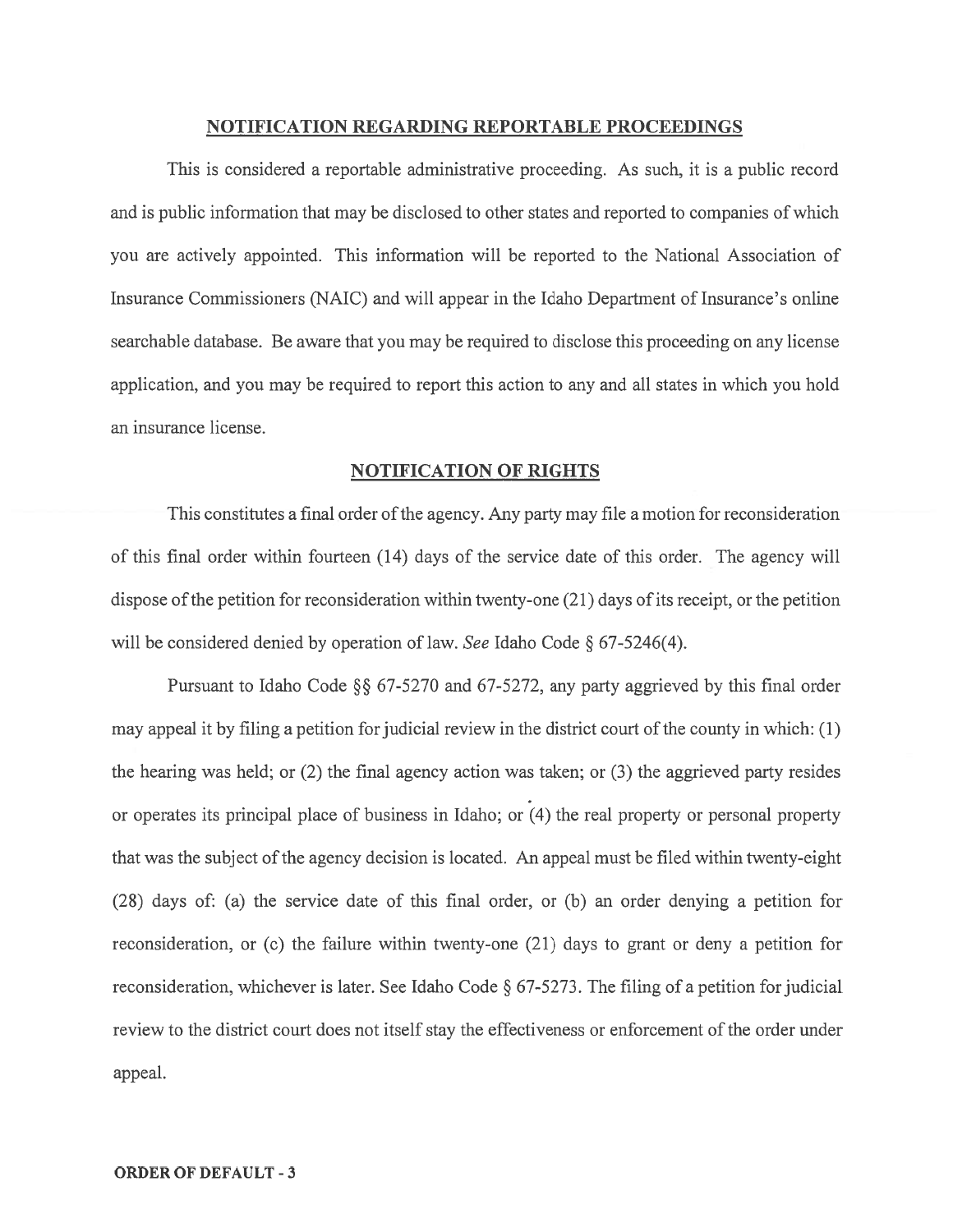# CERTIFICATE OF SERVICE

I HEREBY CERTIFY that I have, on this  $\frac{1}{10^{11}}$  day of November, 2015, caused a true and correct copy of the foregoing ORDER OF DEFAULT to be served upon the following by the designated means:

Tambo Barrow  $\boxtimes$  first class mail 33 Rockdale Street Boston, MA 02126-2007

Surplus Line Association of Idaho, Inc.  $\boxtimes$  first class mail  $595$  S. 14<sup>th</sup> Street  $\Box$  certified mail Boise, ID 83702 **hand delivery** 

Judy L. Geier [1]<br>Deputy Attorney General [1]<br>Idaho Department of Insurance [1] Deputy Attorney General Idaho Department of Insurance 700 W. State Street, 3rd Floor P.O. Box 83720 Boise. ID 83720-0043

| $\boxtimes$ first class mail |
|------------------------------|
| certified mail               |
| hand delivery                |

| first class mail       |
|------------------------|
| certified mail         |
| $\times$ hand delivery |

' [faady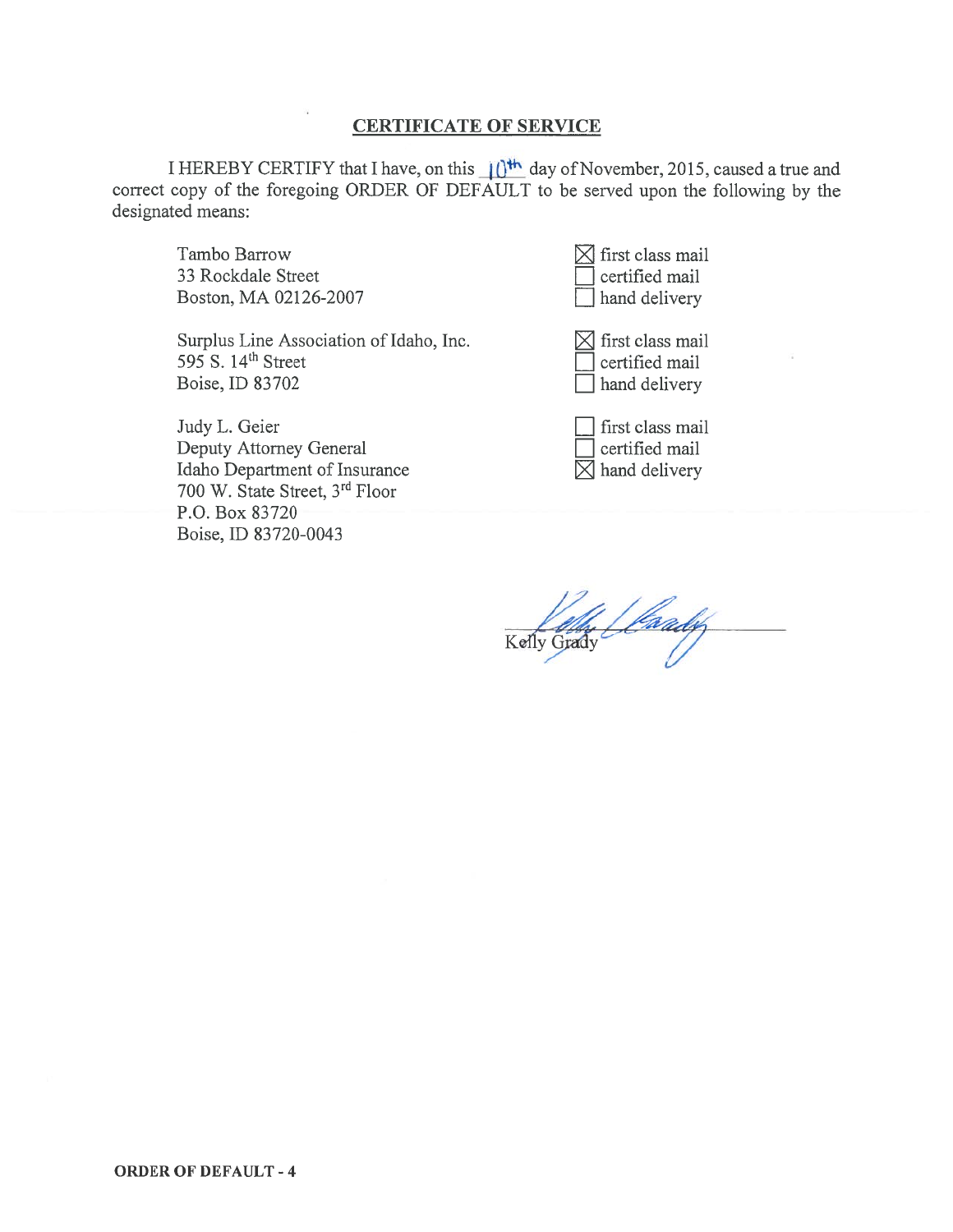LAWRENCE G. WASDEN Attorney General

JUDY L. GEIER, ISB No. 6559 Deputy Attorney General Idaho Department of Insurance 700 W. State Street P.O. Box 83720 Boise, Idaho 83720-0043 Telephone No. (208) 334-4204 Facsimile No. (208) 334-4298 judy.geier@doi.idaho.gov

FILED OCT05 2015'

Department of Insurance State of Idaho

Attorneys for the Department of Insurance

# BEFORE THE DIRECTOR OF THE DEPARTMENT OF INSURANCE

# STATE OF IDAHO

In the Matter of:

TAMBO BARROW

Nonresident Surplus Lines Broker License No. 489261 and Nonresident Producer License No. 487961

Docket No. 18-3086-15

# VERIFIED COMPLAINT AND NOTICE OF RIGHT TO HEARING

COMES NOW the staff of the Idaho Department of Insurance (the "Department"), by and through its undersigned counsel, JUDY L. GEJER, and does hereby <sup>g</sup>ive notice of verified allegations constituting violation(s) of Idaho law, notice that relief will be requested from the Director of the Department, and a notice of the right to contest the allegations and requested relief herein and right to hearing to:

### TAMBO BARROW

Nonresident Surplus Lines Broker License No. 489261 Nonresident Producer License No. 487961

| <b>EXHIBIT</b> |  |
|----------------|--|
| A              |  |

VERIFIED COMPLAINT AND NOTICE OF RIGHT TO HEARING —Page <sup>1</sup>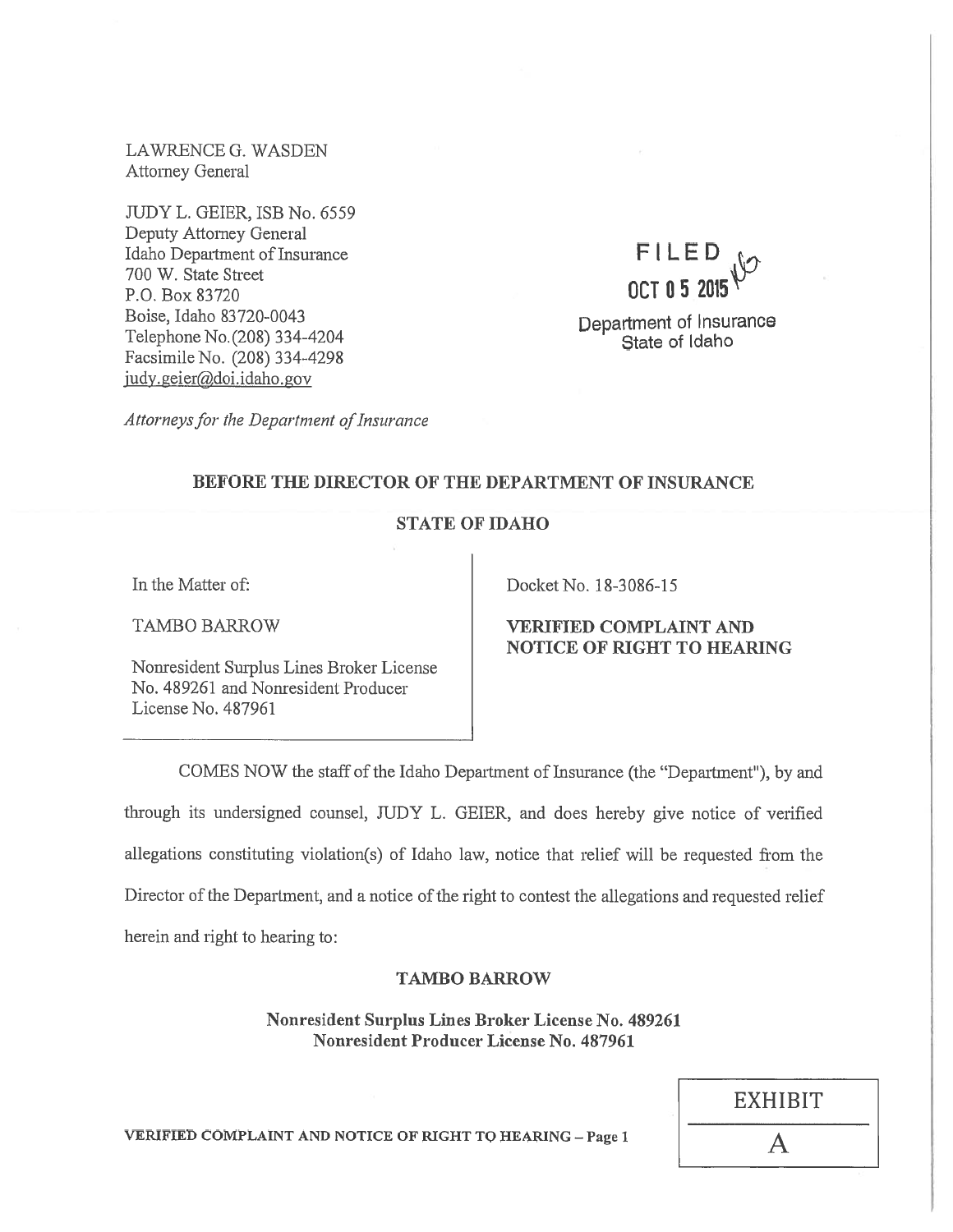The Department alleges the following facts and violations of title 41, Idaho Code, as itemized below. The Department will presen<sup>t</sup> an order seeking the relief described below upon twenty-one (21) days following service ofthis verified Complaint, and, TAMBO BARROW, you are further notified of your right to object to the requested relief, including the basis for any objection, and to reques<sup>t</sup> <sup>a</sup> hearing in writing.

### ALLEGATIONS

The allegations and violations supporting the requested relief are:

1. Idaho Code § 41-210 empowers the Director of the Idaho Department of Insurance ("Director") to enforce the provisions of title 41, Idaho Code. As such, the Director has jurisdiction over this matter.

2. Tambo Barrow ("RESPONDENT"), is duly authorized by the State of Idaho as <sup>a</sup> nonresident surplus lines broker pursuan<sup>t</sup> to license no. 489261 ("Surplus Broker License") and as <sup>a</sup> nonresident producer pursuan<sup>t</sup> to license no. 487961 ("Producer License"). RESPONDENT is therefore subject to title 41, Idaho Code, and to the rules ofthe Department.

3. RESPONDENT was granted nonresident surplus lines broker license no. 489261 effective June 18, 2014, pursuan<sup>t</sup> to title 41, chapter 12, Idaho Code, which Surplus Broker License is scheduled to expire on April 30, 2016.

4. RESPONDENT was granted nonresident producer license no. 487961 effective June 5, 2014, pursuan<sup>t</sup> to title 41, chapter 10, Idaho Code, which Producer License is scheduled to expire on April 30, 2016.

5. "Surplus Line Coverage" is defined as certain insurance products that cannot otherwise be procured from insurers authorized to do business within Idaho which are then allowed to be procured from unauthorized insurers subject to certain conditions delineated in Idaho Code

#### VERIFIED COMPLAINT AND NOTICE OF RIGHT TO HEARING -Page 2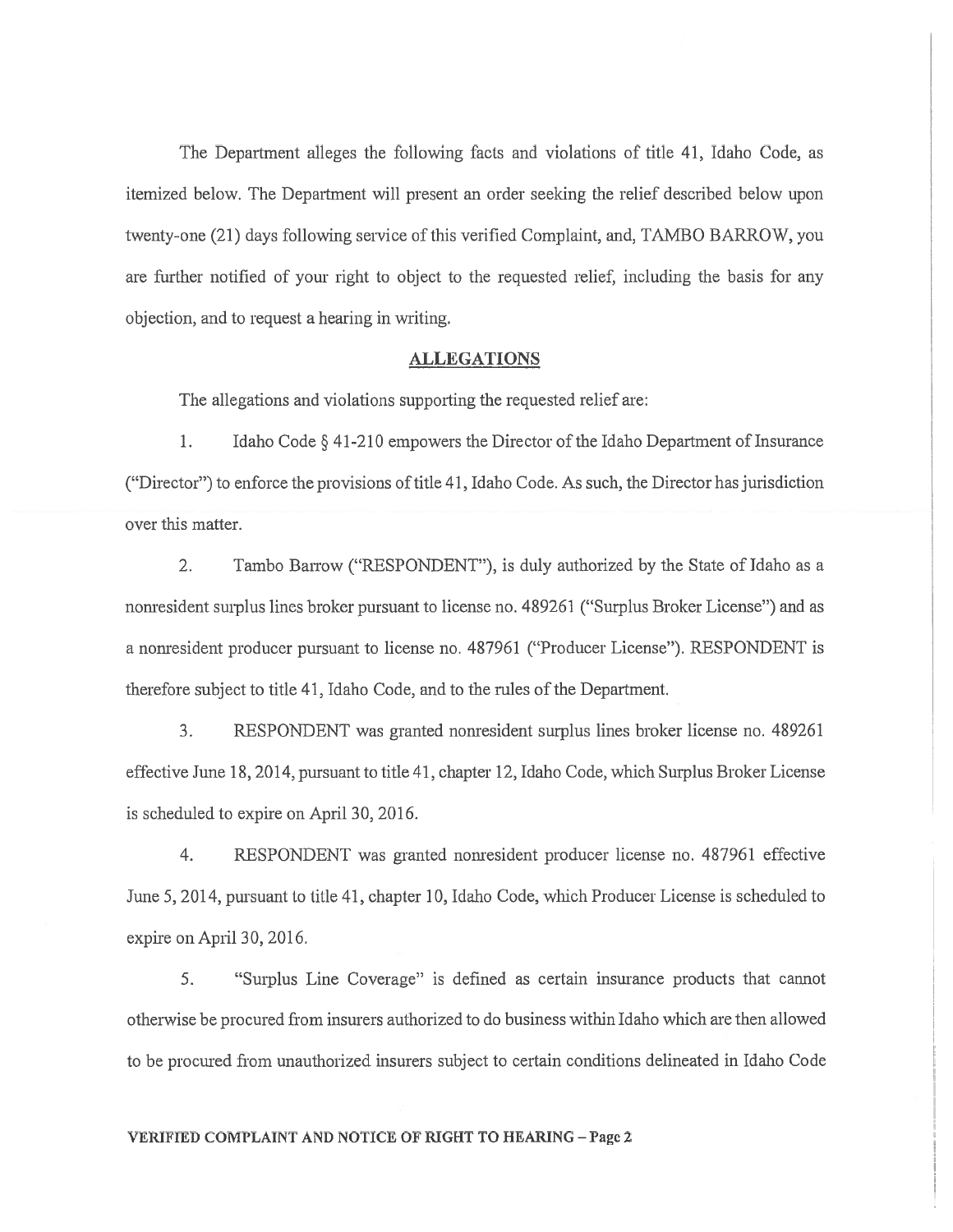§ 41-1214.

6. Only surplus lines brokers licensed by Idaho and who are members of the Surplus Lines Association of Idaho (the "Association") may procure Surplus Line Coverage for Idaho residents. Idaho Code § 41-1214(1); IDAPA Rule 18.01.17.011.01. Membership in the Association is <sup>a</sup> condition of maintaining <sup>a</sup> surplus lines broker license in Idaho.

7. Surplus lines brokers must file annual verified reports with the Department on or before March 1 of each year, detailing all of the surplus lines insurance transacted by the broker during the preceding year. Idaho Code § 41-1228. The annual verified report must be filed even if <sup>a</sup> surplus lines broker does zero surplus lines insurance business in Idaho in <sup>a</sup> given year.

8. Surplus lines brokers must also remit to the Department on or before March 1 of each year, <sup>a</sup> premium tax equivalent to one and five-tenths percen<sup>t</sup> (1.5%) of the total premiums, less federal and state taxes and fees, received from the transaction of surplus lines insurance business during the preceding calendar year. Idaho Code § <sup>4</sup> 1-1229.

9. Shortly after RESPONDENT was granted his Surplus Broker License, RESPONDENT was sent via U.S. Mail, <sup>a</sup> membership application by the Association on or about June 2014. Between June and December 2014, the Association made several attempts by telephone to contact RESPONDENT regarding his obligation to join, however the message mailboxes for each telephone number of record were full at each attempt. The Association received no response from RESPONDENT.

10. In December 2015, the Department sent RESPONDENT <sup>a</sup> letter reminding him of his obligation to join the Association and warning him that failure to do so could result in revocation of his surplus lines license.

11. To date, RESPONDENT has neither registered nor filed any submissions with the

#### VERIFIED COMPLAINT AND NOTICE OF RIGHT TO HEARING - Page 3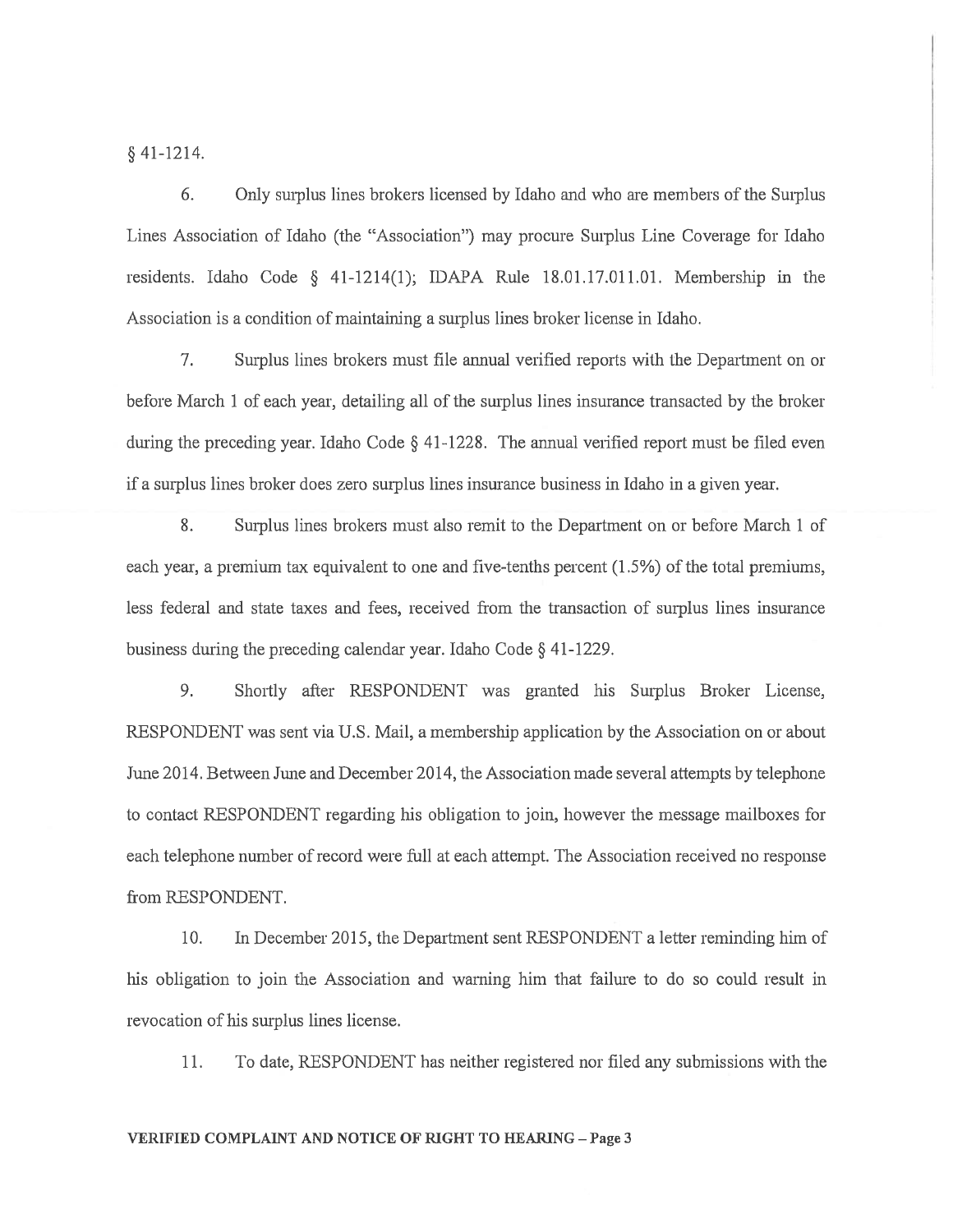Association.

12. RESPONDENT's annual repor<sup>t</sup> was due to the Department on March 1. RESPONDENT failed to submit any report. To date RESPONDENT has neither filed an annual repor<sup>t</sup> nor paid premium tax for any surplus lines business transacted in Idaho.

13. Additionally, in or about August 2015, RESPONDENT was disciplined by the State of Colorado for failing to file monthly surplus lines reports and for failing to pay premium taxes on the surplus lines insurance business that he transacted in Colorado. On August 25, 2015, RESPONDENT permanently surrendered his nonresident producer licensed issued by the State of Colorado.

14. Pursuant to Idaho Code § 41-1230, the Director may impose <sup>a</sup> fine of twenty-five dollars (\$25) for each day RESPONDENT has failed to file his annual report, or failed to remit any premium tax due, commencing on April 1.

15. The Director also has the authority, pursuan<sup>t</sup> to Idaho Code § <sup>4</sup> 1-1224, to suspen<sup>d</sup> or revoke any surplus lines broker's license for failure to file an annual repor<sup>t</sup> or remit tax or for violation of any provision of title 41, Idaho Code, department rule, subpoena or order of the director.

16. Pursuant to Idaho Code § 41-1026(2), suspension or revocation of RESPONDENT's surplus lines broker license automatically results in suspension or revocation of all other licenses held by RESPONDENT under title 41, Idaho Code, including RESPONDENT's nonresident producer license.

# FIRST CAUSE OF ACTION Failure to Register with the Approved Association Violation of Idaho Code § 41-1214(1); IDAPA 18.01.17.011

17. The foregoing allegations in Paragraphs 1-16 are incorporated herein as if set forth

#### VERIFIED COMPLAINT AND NOTICE OF RIGHT TO HEARING - Page 4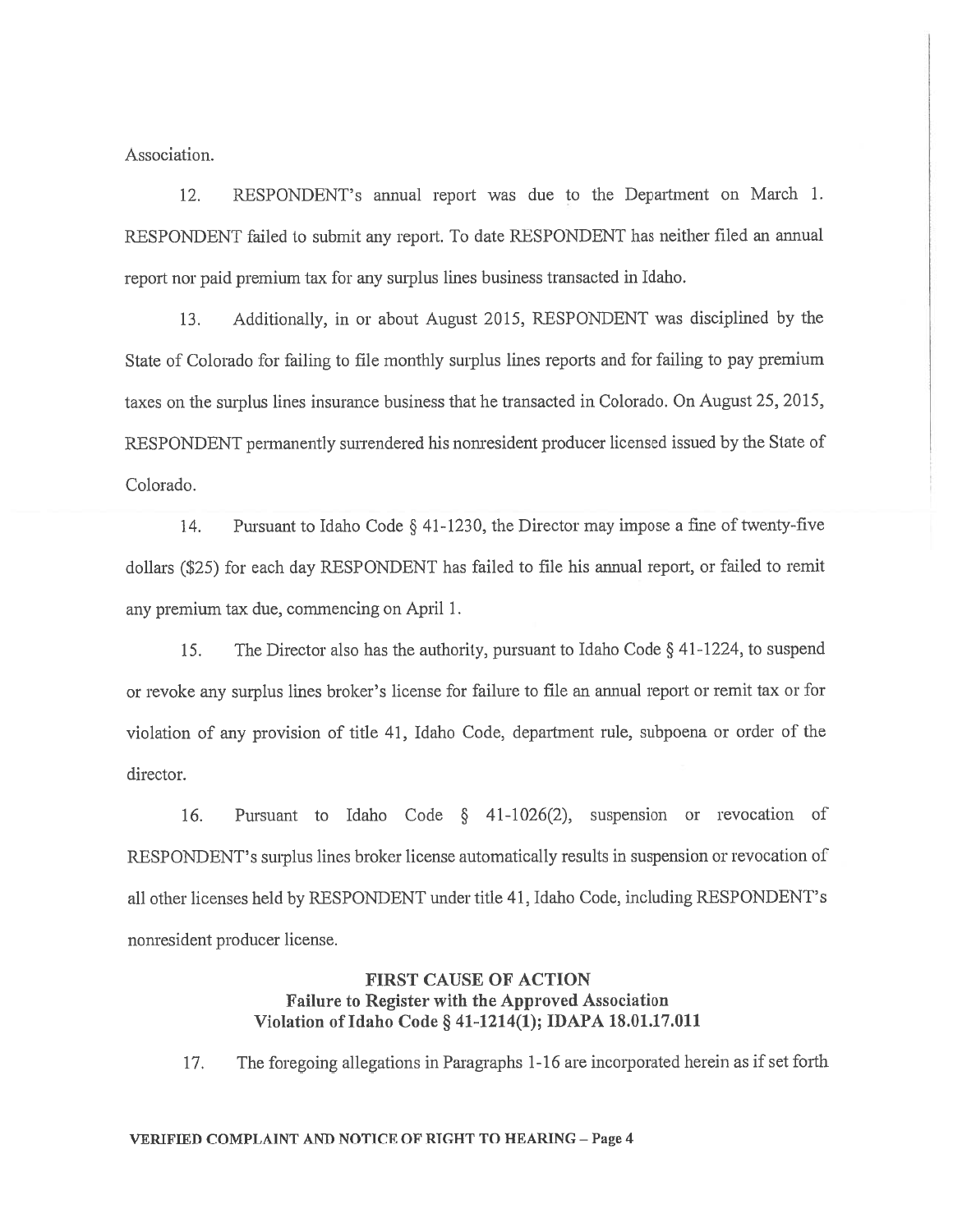in full.

18. Pursuant to Idaho Code § 41-1214(1), surplus lines of insurance coverage "must be procured through <sup>a</sup> licensed surplus lines broker who is <sup>a</sup> member of <sup>a</sup> surplus line association approved by the director." See also IDAPA 18.01.17.011.

19. RESPONDENT's failure to register with the Association as <sup>a</sup> nonresident surplus lines broker while obtaining and maintaining <sup>a</sup> surplus lines broker license constitutes attempting to transact and/or transacting surplus lines insurance business in violation of title 41, chapter 12, Idaho Code.

20. Pursuant to Idaho Code § 41-1016(1)(b), as incorporated by § 41-1224(1)(d), the Director may suspend or revoke <sup>a</sup> surplus lines broker's license where the licensee has violated any provision of title 41, Idaho Code, or Department rule.

21. Pursuant to Idaho Code § 41-1224(4), <sup>a</sup> surplus lines broker whose license has been suspended or revoked shall not again be licensed until any fines or delinquent taxes owed are paid and, in the case of revocation, not until the expiration of one (1) year from the date of final revocation.

22. Idaho Code § 41-117 provides that the Director may impose an administrative penalty not to exceed one thousand dollars (\$1,000.00) for each violation of title 41, Idaho Code, for which <sup>a</sup> greater penalty is not set forth, and that each violation may be considered <sup>a</sup> separate offense.

23. The Department seeks an administrative penalty of \$1,000.00 and immediate revocation of RESPONDENT's Surplus Broker License.

### VERIFIED COMPLAINT AND NOTICE OF RIGHT TO HEARING - Page 5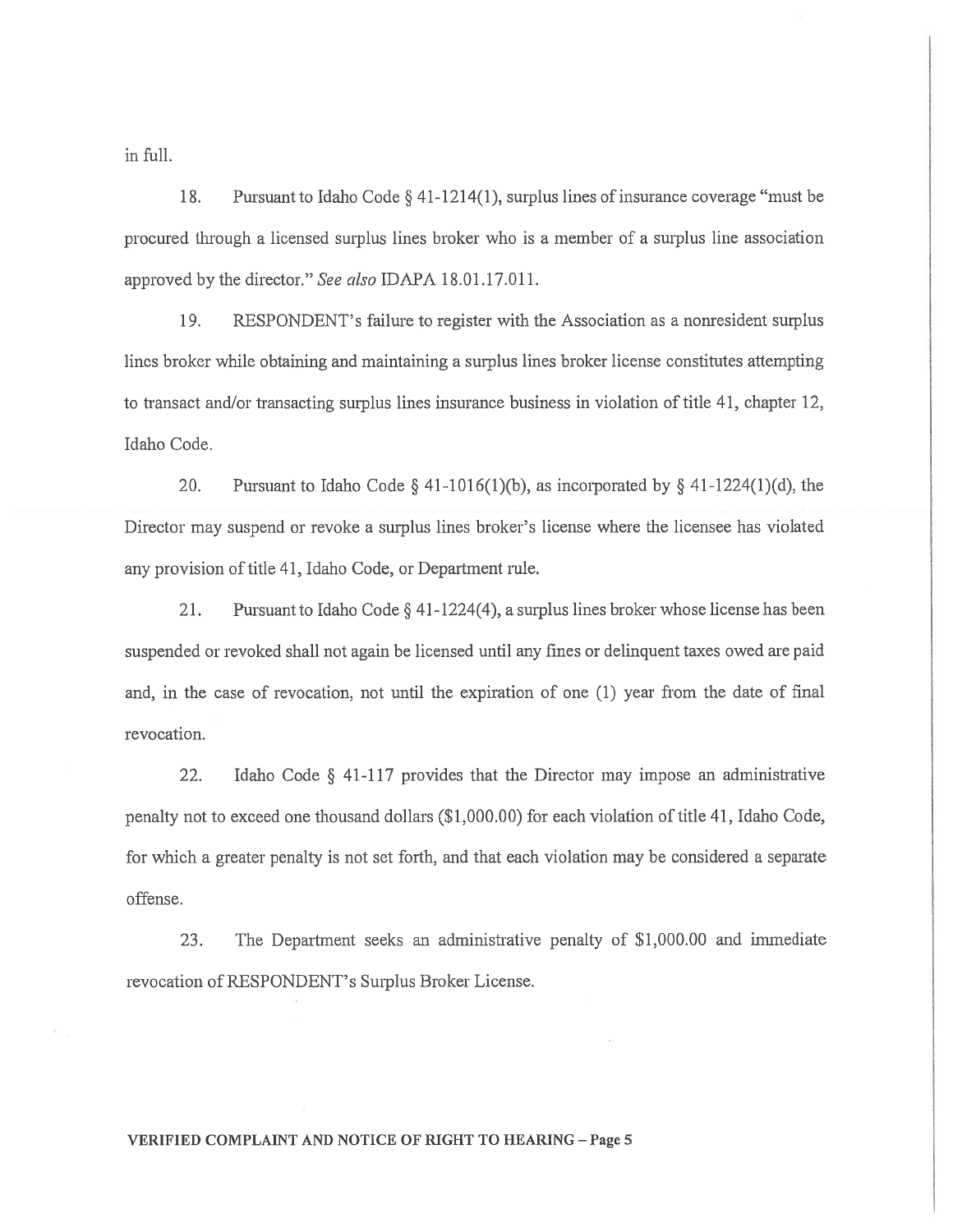# SECOND CAUSE OF ACTION Failure to File an Annual Report Violation of Idaho Code § 41-1228

24. The foregoing allegations in Paragraphs 1-23 are incorporated herein as if set forth in full.

25. Pursuant to Idaho Code § 41-1228 each surplus lines broker must file on or before March 1 a verified report with the Department of all surplus lines insurance transacted by him/her during the preceding calendar year. This repor<sup>t</sup> is due even if the surplus lines broker transacts zero surplus lines insurance business in <sup>a</sup> given year.

26. RESPONDENT failed to file an annual repor<sup>t</sup> on March 1 and to date remains delinquent in filing said repor<sup>t</sup> in violation of Idaho Code § 41-1228.

27. Pursuant to Idaho Code § 41-1230, <sup>a</sup> surplus lines broker who fails to file his annual repor<sup>t</sup> "shall be liable for <sup>a</sup> fine of twenty-five dollars (\$25.00) for each day of delinquency commencing with the first day of April" after such repor<sup>t</sup> is due.

28. Pursuant to Idaho Code  $\S$  41-1224(1)(a), the Director may suspend or revoke any surplus lines broker's license if the broker fails to file his annual repor<sup>t</sup> or to remit tax as required by law.

29. Pursuant to Idaho Code § 41-1224(4), <sup>a</sup> surplus lines broker whose license has been suspended or revoked shall not again be licensed until any fines or delinquent taxes owed are paid and, in the case of revocation, not until the expiration of one (1) year from the date of final revocation.

30. The Department seeks immediate revocation of RESPONDENT's Surplus Broker License.

31. The Department also seeks imposition against RESPONDENT of <sup>a</sup> fine of \$25.00

#### VERIFIED COMPLAINT AND NOTICE OF RIGHT TO HEARING -Page 6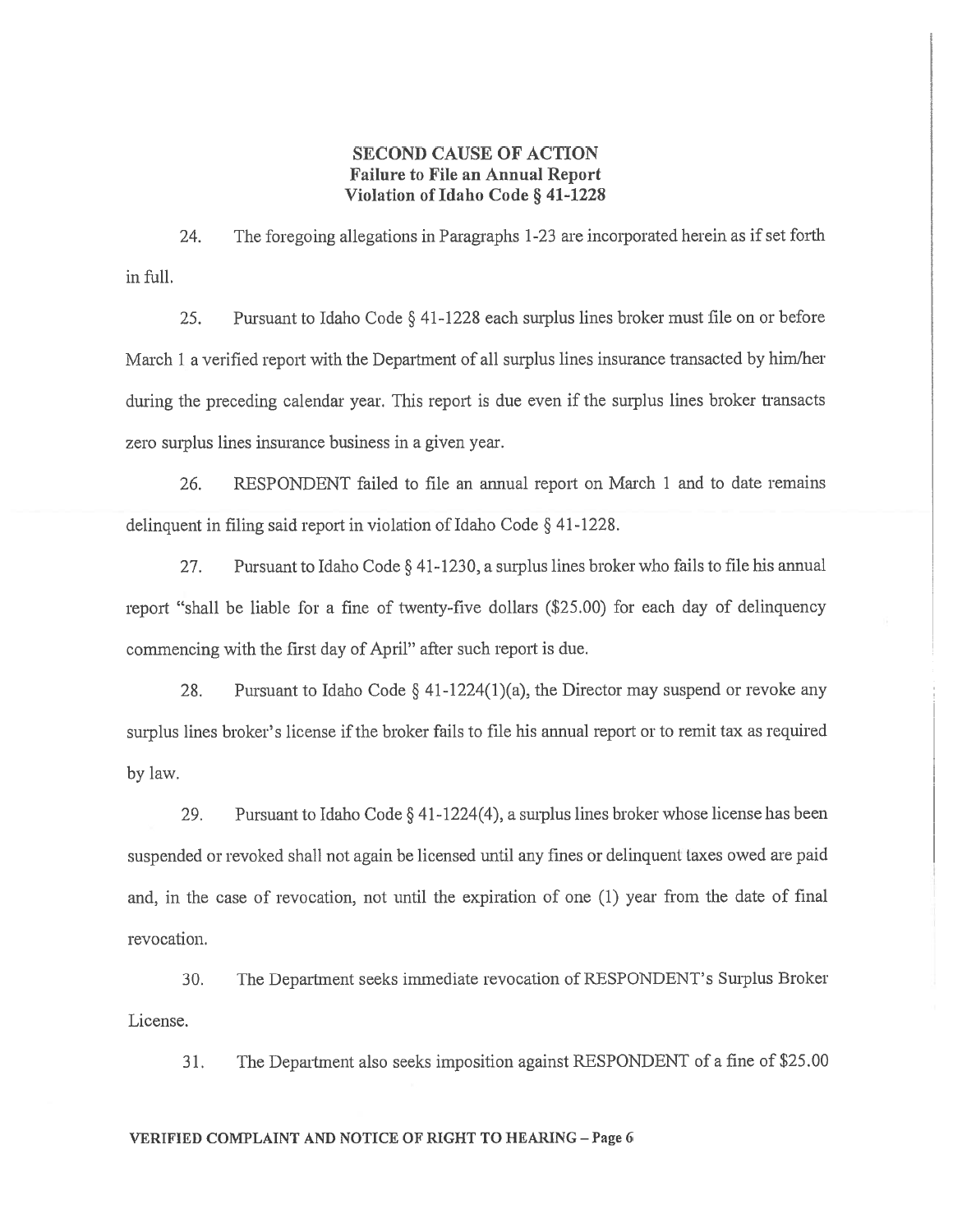per day calculated from April 1, 2015, until the sooner of such date as RESPONDENT files his annual repor<sup>t</sup> and pays all taxes due, if any, or the date of final revocation of RESPONDENT's Surplus Broker License in accordance with Idaho Code § 41-1230.

# THIRD CAUSE OF ACTION Simultaneous Revocation of Nonresident Producer License Pursuant to Idaho Code  $\S$  41-1224(3) and (4)

32. The foregoing allegations in Paragraphs 1-31 are incorporated herein as if set forth in full.

33. RESPONDENT holds <sup>a</sup> nonresident producer license issued by the State of Idaho.

34. Pursuant to Idaho Code § 41-1224(3), suspension or revocation of RESPONDENT's Surplus Broker License shall automatically suspend or revoke all other licenses held by RESPONDENT under title 41, Idaho Code, including RESPONDENT's nonresident producer license.

35. Pursuant to Idaho Code § 41-1224(4), reinstatement of <sup>a</sup> suspended or revoked surplus lines broker license cannot occur until any fines or delinquent taxes owed are paid and, in the case of revocation, not until the expiration of one (1) year from the date of final revocation.

36. As such, the Department also seeks revocation of RESPONDENT's Nonresident Producer License No. 487961 for <sup>a</sup> minimum of one (1) year from the date of final revocation or until such time as RESPONDENT would again be eligible for <sup>a</sup> surplus lines broker license in accordance with Idaho Code § 41-1224(4).

#### VERIFIED COMPLAINT AND NOTICE OF RIGHT TO HEARING -- Page 7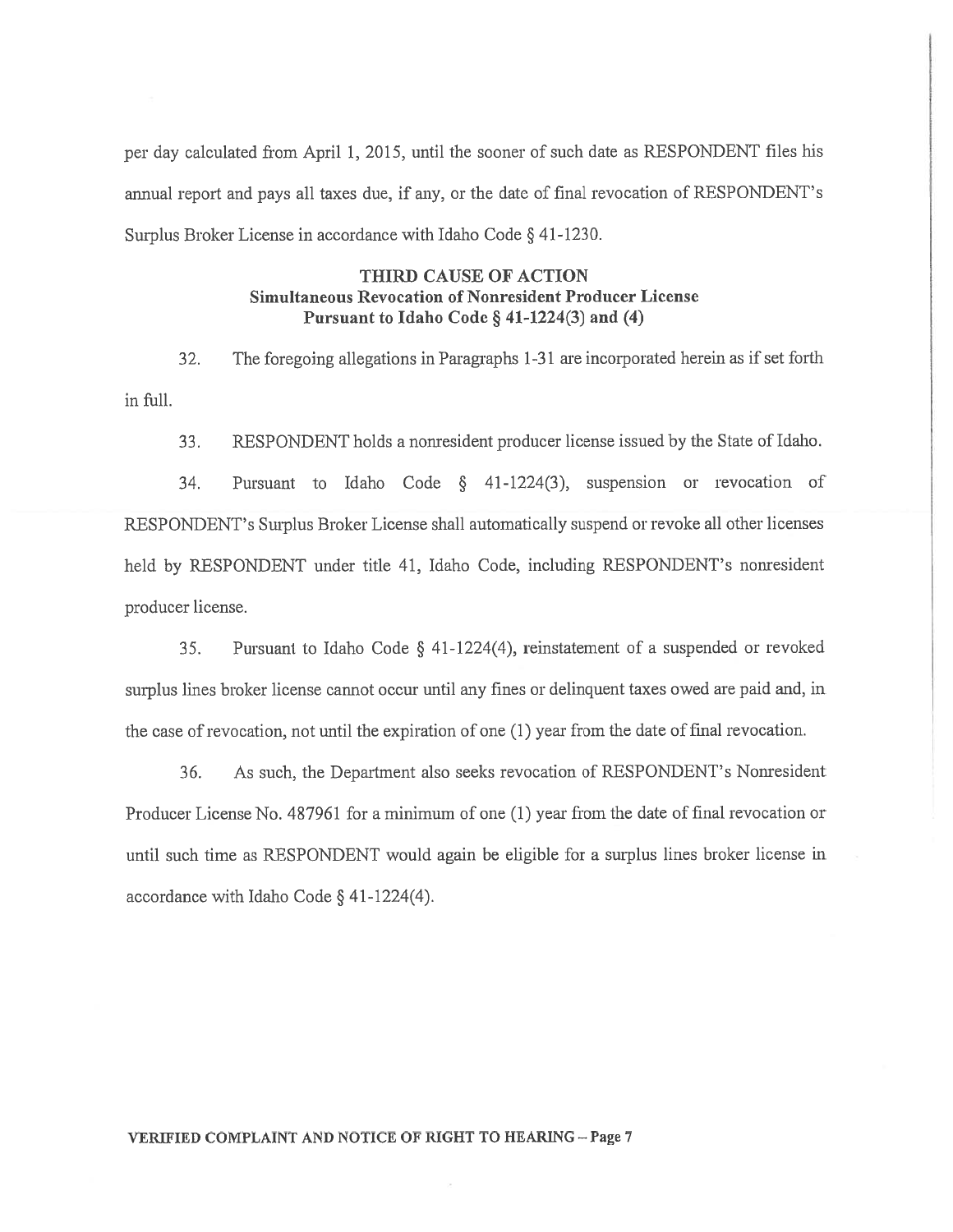### REQUEST FOR RELIEF

Based upon the foregoing facts and allegations, unless the Department receives a written objection from TAMBO BARROW, that describes the basis for the objection and <sup>a</sup> demand for hearing, within twenty-one (21) days following service of this notice, the Department intends to submit <sup>a</sup> proposed order to the Director:

- •imposing an administrative penalty of\$l,000.00; and
- • imposing <sup>a</sup> fine of \$25.00 per day calculated from April 1, 2015, until the sooner of such date as RESPONDENT files his annual repor<sup>t</sup> and pays all taxes due, if any, or the date of final revocation of RESPONDENT's Surplus Broker License; and
- •revoking Nonresident Surplus Line Broker License No. 489261; and
- revoking Nonresident Producer License No. 487961.

#### NOTICE OF RIGHT TO OBJECT AND TO REQUEST A HEARING

THEREFORE. based on violations as alleged above, TAMBO BARROW, you have the right to have <sup>a</sup> hearing in accordance with Idaho Code § 41-232A. In order to effectively object to this notice and preven<sup>t</sup> an order for the requested relief from being entered, you must, within twenty-one (21) days of the date of issuance of this Verified Complaint and Notice of Right to Hearing, submit <sup>a</sup> written reques<sup>t</sup> for <sup>a</sup> hearing to the Director of the Idaho Department of Insurance, responding to the alleged violations pending against you. You must deliver any written reques<sup>t</sup> for hearing by mailing it to the Director, Idaho Department of Insurance, P.O. Box 83720, Boise, Idaho 83720-0043, or personally delivering said written reques<sup>t</sup> to the offices of the Department of Insurance at <sup>700</sup> W. State Street, Third Floor, Boise, Idaho, and also providing <sup>a</sup> copy to the undersigned at the same address.

### VERIFIED COMPLAINT AND NOTICE OF RIGHT TO HEARING -Page 8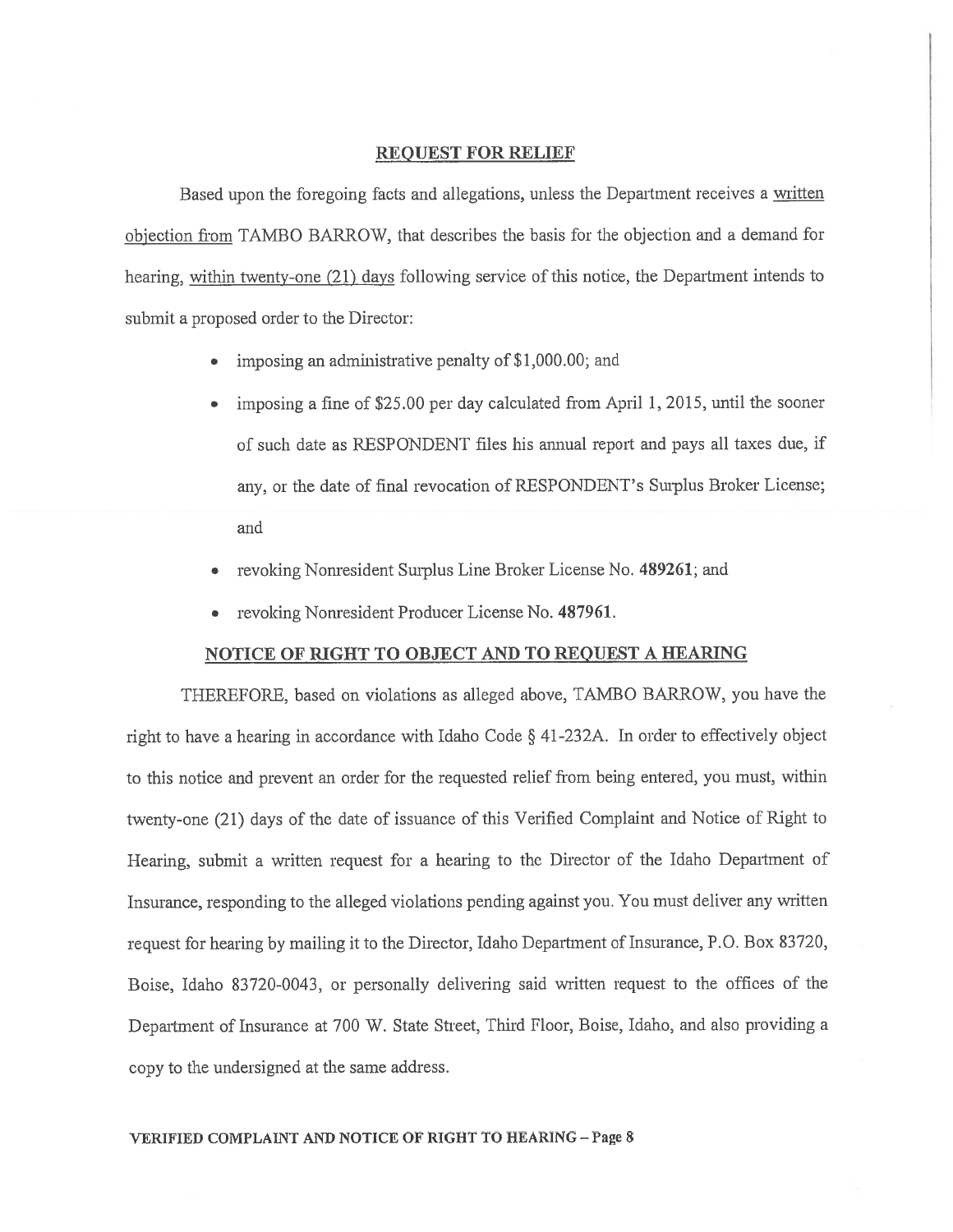If you fail to submit <sup>a</sup> timely written response to the allegations and reques<sup>t</sup> for hearing, <sup>a</sup>

final order will be entered imposing the relief described above after twenty-one (21) days from

the issuance of this Complaint. DATED this  $\frac{d}{dx}$  day of  $\frac{d}{dx}$ , 2015. If you fail to submit a timely written response ther will be entered imposing the relief describe<br>
ance of this Complaint.<br>
DATED this  $\frac{1}{2}$  day of  $\frac{1}{2}$  ( $\frac{1}{2}$   $\frac{1}{2}$   $\frac{1}{2}$   $\frac{1}{2}$   $\frac{1}{2}$   $\frac{1}{2}$ 

OFFICE OF THE ATTORNEY GENERAL

y/JIJD2t. GEIER Deputy Attorney General Attorney for the Department of Insurance

### VERIFICATION

STATE OF IDAHO ) ss. County of Ada (1)

GEORGIA SIEHL, for the Department of Insurance, State of Idaho, being first duly sworn, deposes and says:

I have read the foregoing Verified Complaint and Notice of Right to Hearing and know the contents thereof, and the same are true to the best of my knowledge and belief and based on the records of the Department.

GEORGIA SIEHL, CPA, CFE Bureau Chief, Chief Examiner IDAHO DEPARTMENT OF INSURANCE

SUBSCRIBED AND SWORN to before me this  $/ \leq$  day of  $/ \sqrt{10^2/2015}$ .

y Public for Idaho Nota *dommissión* expires on My

VERIFIED COMPLAINT AND NOTICE OF RIGHT TO HEARING — Page 9